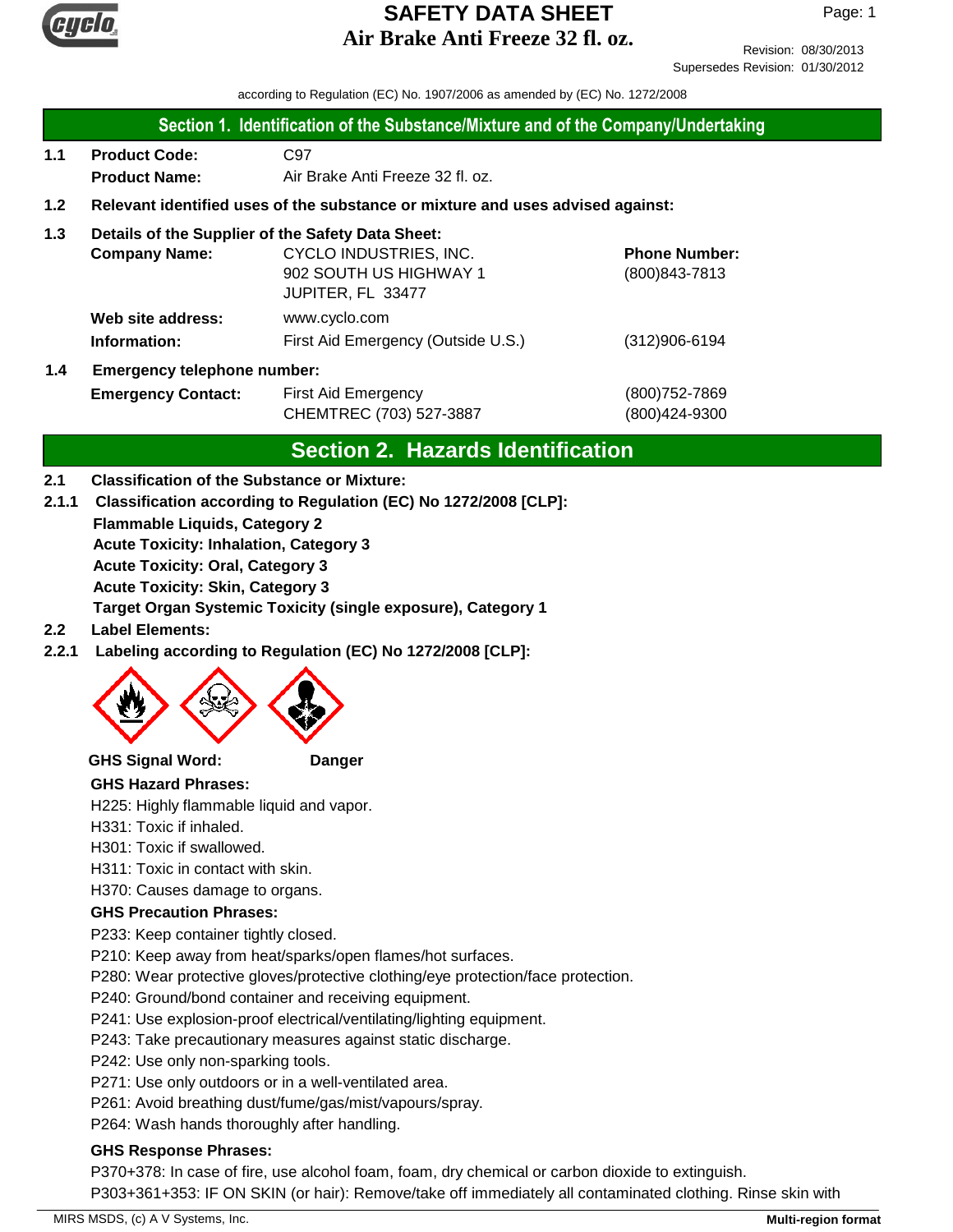

Revision: 08/30/2013

Supersedes Revision: 01/30/2012

#### water/shower.

P304+340: IF INHALED: Remove victim to fresh air and keep at rest in a position comfortable for breathing. P301+310: IF SWALLOWED: Immediately call a POISON CENTER or doctor/physician. P330: Rinse mouth. P305 +351: IF IN EYES: Rinse cautiously with water for several minutes. Remove contact lenses, if present and easy to do. Continue rinsing.

P312: Call a POISON CENTER/doctor if you feel unwell.

#### **GHS Storage and Disposal Phrases:**

P501: Dispose of contents/container in accordance with local/regional/national/international regulation. P403+233: Store container tightly closed in well-ventilated place.



## **2.3 Adverse Human Health**

**Effects and Symptoms:**

# **Section 3. Composition/Information on Ingredients**

| Hazardous Components (Chemical Name)/ |                               |                      | EC No./                   | <b>GHS Classification</b>                                            |
|---------------------------------------|-------------------------------|----------------------|---------------------------|----------------------------------------------------------------------|
| CAS#                                  | <b>REACH Registration No.</b> | <b>Concentration</b> | EC Index No.              |                                                                      |
| 67-56-1                               | Methanol                      | $95.0 - 100.0 %$     | 200-659-6<br>603-001-00-X | Flam. Lig. 2: H225<br>Acute Tox.(O) 3: H301<br>Acute Tox.(D) 3: H311 |
|                                       |                               |                      |                           | Acute Tox.(I) 3: H331<br>TOST (SE) 1: H370                           |

# **Section 4. First Aid Measures**

Description of First Aidlf swallowed, immediately call a physician/Poison Control Center. If inhaled, remove to fresh air. If not breathing give artificial respiration preferably mouth-to-mouth. If breathing is difficult, give oxygen. In case of eye contact, or suspected contact, immediately flush eyes with plenty of water for at least 15 minutes. In case of skin contact, wash with soap and water. Remove contaminated clothing and shoes, and launder before reuse. Call physician immediately if adverse reaction occurs. **Measures: 4.1**

# **Section 5. Fire Fighting Measures**

- **5.1 Suitable Extinguishing** Alcohol foam, foam, dry chemical, carbon dioxide. **Media:**
- **5.2** Flash Pt: 52.00 F (11.1 C) Method Used: TAG Closed Cup Wear approved positive-pressure self-contained breathing apparatus and protective **Fire Fighting Instructions: Autoignition Pt:** 475.00 F (246.1 C) **Explosive Limits:** LEL: 6% UEL: 36% **Flammable Properties** No data available. **and Hazards: 5.3**
	- clothing. Avoid water streams which may splash and spread flaming liquid. Water spray can be used to reduce the intensity of the flames and dilute spills to a non-flammable mixture. Vapor may cause flash fire. Methanol and water mixtures will burn unless very dilute. Mixtures with 25% or more Methanol are OSHA Class 1 Flammable Liquids.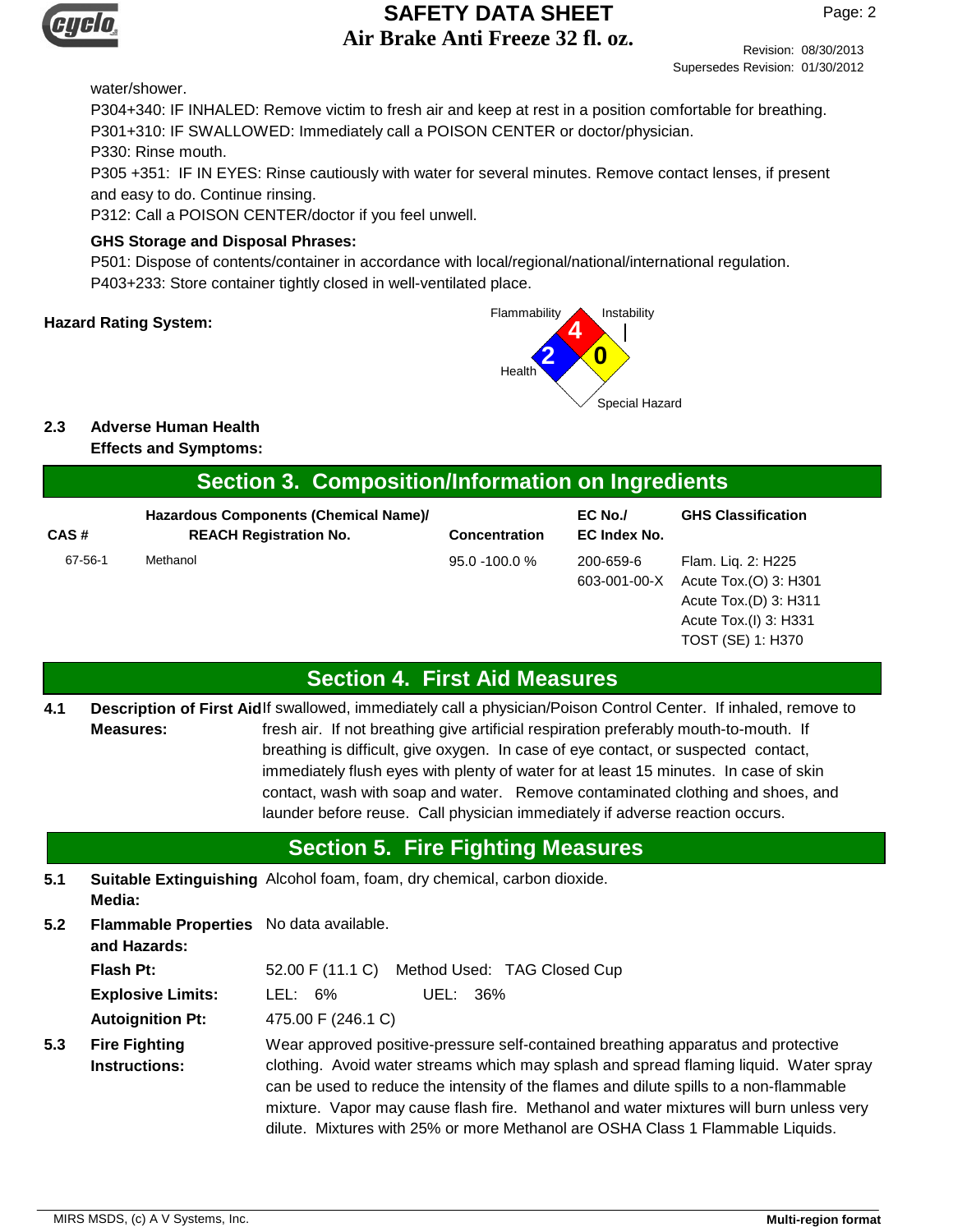

Revision: 08/30/2013 Supersedes Revision: 01/30/2012

|              |                                                                                                                                  |                                                                                   |                                                                                                                                                                                                                                                                                                                                                                               | <b>Section 6. Accidental Release Measures</b>                                                                                                                                                                                                                                                                                                                                                                                                                                                                                                                                                                          |                                                            |                     |
|--------------|----------------------------------------------------------------------------------------------------------------------------------|-----------------------------------------------------------------------------------|-------------------------------------------------------------------------------------------------------------------------------------------------------------------------------------------------------------------------------------------------------------------------------------------------------------------------------------------------------------------------------|------------------------------------------------------------------------------------------------------------------------------------------------------------------------------------------------------------------------------------------------------------------------------------------------------------------------------------------------------------------------------------------------------------------------------------------------------------------------------------------------------------------------------------------------------------------------------------------------------------------------|------------------------------------------------------------|---------------------|
| 6.3          | <b>Cleaning Up:</b>                                                                                                              | <b>Methods and Material</b><br><b>For Containment and</b>                         |                                                                                                                                                                                                                                                                                                                                                                               | Wear appropriate protective clothing and equipment to prevent skin and eye contact.<br>Avoid breathing vapor. When airborne exposure limits are exceeded use NIOSH<br>approved respiratory protection equipment appropriate to the material and/or its<br>components. Remove sources of ignition. Increase area ventilation. Stop release at<br>source. Dike area and contain. Absorb spills on inert material such as perlite, vermiculite,<br>sand or dirt. Place in double polyethylene bags. Isolate from other waste materials. Do<br>not allow to enter sanitary drains, sewer or surface and subsurface waters. |                                                            |                     |
|              |                                                                                                                                  |                                                                                   |                                                                                                                                                                                                                                                                                                                                                                               | <b>Section 7. Handling and Storage</b>                                                                                                                                                                                                                                                                                                                                                                                                                                                                                                                                                                                 |                                                            |                     |
| 7.1<br>7.2   |                                                                                                                                  | <b>Precautions To Be</b><br><b>Taken in Handling:</b><br><b>Precautions To Be</b> | Avoid breathing vapors. If exposed to high vapor concentration, leave area at once.<br>Avoid contact with skin and eyes. Use only in a well ventilated area. Keep away from<br>food and smoking materials. Wash hands before eating and smoking. Keep out of the<br>reach of children.<br>Keep container closed when not in use. Keep away from heat and flame. Avoid extreme |                                                                                                                                                                                                                                                                                                                                                                                                                                                                                                                                                                                                                        |                                                            |                     |
|              |                                                                                                                                  | <b>Taken in Storing:</b>                                                          | temperatures.                                                                                                                                                                                                                                                                                                                                                                 |                                                                                                                                                                                                                                                                                                                                                                                                                                                                                                                                                                                                                        |                                                            |                     |
|              |                                                                                                                                  |                                                                                   |                                                                                                                                                                                                                                                                                                                                                                               | <b>Section 8. Exposure Controls/Personal Protection</b>                                                                                                                                                                                                                                                                                                                                                                                                                                                                                                                                                                |                                                            |                     |
| 8.1          |                                                                                                                                  | <b>Exposure Parameters:</b>                                                       |                                                                                                                                                                                                                                                                                                                                                                               |                                                                                                                                                                                                                                                                                                                                                                                                                                                                                                                                                                                                                        |                                                            |                     |
| CAS#         |                                                                                                                                  | <b>Partial Chemical Name</b>                                                      |                                                                                                                                                                                                                                                                                                                                                                               | <b>Britain EH40</b>                                                                                                                                                                                                                                                                                                                                                                                                                                                                                                                                                                                                    | <b>France VL</b>                                           | <b>Europe</b>       |
|              | 67-56-1                                                                                                                          | Methanol                                                                          |                                                                                                                                                                                                                                                                                                                                                                               | TWA: 266 mg/m3 (200 ppm)<br>STEL: 333 mg/m3 (250 ppm)                                                                                                                                                                                                                                                                                                                                                                                                                                                                                                                                                                  | TWA: 260 mg/m3 (200 ppm)<br>STEL: 1300 mg/m3 (1000<br>ppm) | TWA: 260 mg/m3      |
| CAS#         |                                                                                                                                  | <b>Partial Chemical Name</b>                                                      |                                                                                                                                                                                                                                                                                                                                                                               | <b>OSHA TWA</b>                                                                                                                                                                                                                                                                                                                                                                                                                                                                                                                                                                                                        | <b>ACGIH TWA</b>                                           | <b>Other Limits</b> |
|              | 67-56-1                                                                                                                          | Methanol                                                                          |                                                                                                                                                                                                                                                                                                                                                                               | PEL: 200 ppm                                                                                                                                                                                                                                                                                                                                                                                                                                                                                                                                                                                                           | TLV: 200 ppm<br>STEL: 250 ppm                              | No data.            |
| 8.2<br>8.2.1 | <b>Exposure Controls:</b><br>Use local exhaust. Eyewash stations. Showers.<br><b>Engineering Controls</b><br>(Ventilation etc.): |                                                                                   |                                                                                                                                                                                                                                                                                                                                                                               |                                                                                                                                                                                                                                                                                                                                                                                                                                                                                                                                                                                                                        |                                                            |                     |
| 8.2.2        |                                                                                                                                  | <b>Personal protection equipment:</b>                                             |                                                                                                                                                                                                                                                                                                                                                                               |                                                                                                                                                                                                                                                                                                                                                                                                                                                                                                                                                                                                                        |                                                            |                     |
|              |                                                                                                                                  | <b>Eye Protection:</b>                                                            | Safety glasses with side shields.                                                                                                                                                                                                                                                                                                                                             |                                                                                                                                                                                                                                                                                                                                                                                                                                                                                                                                                                                                                        |                                                            |                     |
|              | <b>Protective Gloves:</b>                                                                                                        |                                                                                   | Use chemical resistant gloves for prolonged skin contact.                                                                                                                                                                                                                                                                                                                     |                                                                                                                                                                                                                                                                                                                                                                                                                                                                                                                                                                                                                        |                                                            |                     |
|              | <b>Clothing:</b>                                                                                                                 | <b>Other Protective</b>                                                           | No data available.                                                                                                                                                                                                                                                                                                                                                            |                                                                                                                                                                                                                                                                                                                                                                                                                                                                                                                                                                                                                        |                                                            |                     |
|              |                                                                                                                                  | (Specify Type):                                                                   |                                                                                                                                                                                                                                                                                                                                                                               | Respiratory Equipment Appropriate respiratory protection shall be worn when applied engineering controls are<br>not adequate to protect against inhalation exposure. Organic vapor cartridge respirators<br>NOT recommended for methanol vapor exposures.                                                                                                                                                                                                                                                                                                                                                              |                                                            |                     |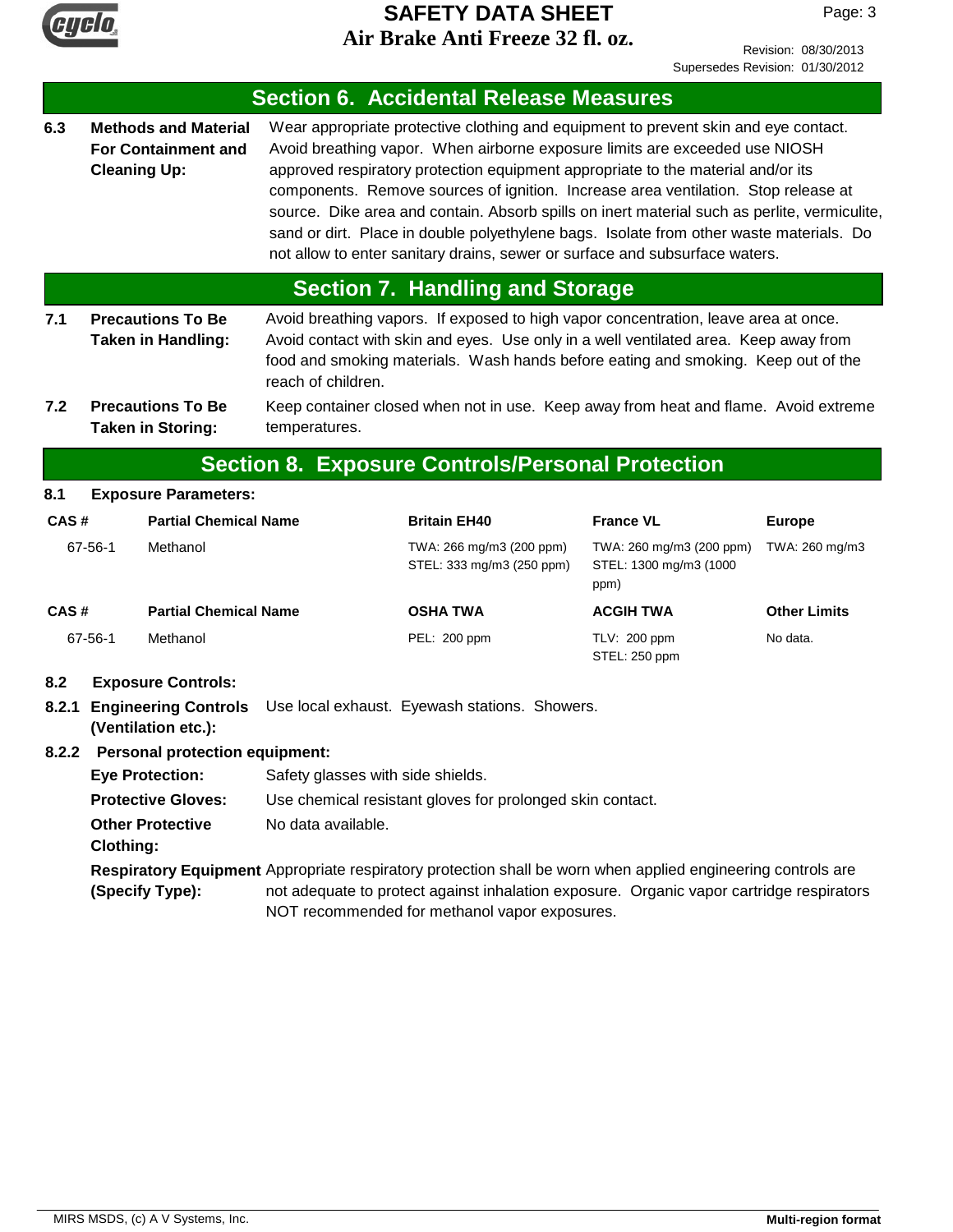

Revision: 08/30/2013 Supersedes Revision: 01/30/2012

|      |                                                                   | <b>Section 9. Physical and Chemical Properties</b>                                 |  |  |  |
|------|-------------------------------------------------------------------|------------------------------------------------------------------------------------|--|--|--|
| 9.1  | <b>Information on Basic Physical and Chemical Properties</b>      |                                                                                    |  |  |  |
|      | <b>Physical States:</b>                                           | [ ] Gas<br>[X] Liquid<br>[ ] Solid                                                 |  |  |  |
|      | <b>Appearance and Odor:</b>                                       | Clear to light blue liquid. Mild alcohol odor.                                     |  |  |  |
|      | pH:                                                               | ~1                                                                                 |  |  |  |
|      | <b>Melting Point:</b>                                             | <b>NE</b>                                                                          |  |  |  |
|      | <b>Boiling Point:</b>                                             | 148.00 F (64.4 C)                                                                  |  |  |  |
|      | <b>Flash Pt:</b>                                                  | 52.00 F (11.1 C)<br>Method Used: TAG Closed Cup                                    |  |  |  |
|      | <b>Evaporation Rate:</b>                                          | >1                                                                                 |  |  |  |
|      | <b>Explosive Limits:</b>                                          | LEL: 6%<br>36%<br>UEL:                                                             |  |  |  |
|      | Vapor Pressure (vs. Air or                                        | 135@25C                                                                            |  |  |  |
|      | $mm Hg$ ):                                                        |                                                                                    |  |  |  |
|      | Vapor Density (vs. Air = 1):                                      | 1.11                                                                               |  |  |  |
|      | Specific Gravity (Water = 1):                                     | .791@60F                                                                           |  |  |  |
|      | <b>Solubility in Water:</b>                                       | Soluble                                                                            |  |  |  |
|      | <b>Autoignition Pt:</b>                                           | 475.00 F (246.1 C)                                                                 |  |  |  |
|      | <b>Viscosity:</b><br><b>Other Information</b>                     | NE.                                                                                |  |  |  |
| 9.2  |                                                                   |                                                                                    |  |  |  |
|      | <b>Percent Volatile:</b>                                          | >98.0%                                                                             |  |  |  |
|      |                                                                   | <b>Section 10. Stability and Reactivity</b>                                        |  |  |  |
| 10.1 | <b>Reactivity:</b>                                                | No data available.                                                                 |  |  |  |
| 10.2 | <b>Stability:</b>                                                 | Unstable [ ]<br>Stable $[X]$                                                       |  |  |  |
| 10.3 | <b>Conditions To Avoid -</b><br><b>Hazardous Reactions:</b>       | No data available.                                                                 |  |  |  |
|      | Possibility of<br><b>Hazardous Reactions:</b>                     | Will not occur [X]<br>Will occur [ ]                                               |  |  |  |
| 10.4 | Instability:                                                      | <b>Conditions To Avoid -</b> Avoid any source of ignition.                         |  |  |  |
| 10.5 | Incompatibility -<br><b>Materials To Avoid:</b>                   | Strong oxidizing agents. Chromic anhydride, lead perchlorate and perchloric acids. |  |  |  |
| 10.6 | <b>Hazardous</b><br><b>Decomposition Or</b><br><b>Byproducts:</b> | Carbon monoxide. Carbon dioxide. Acrid smoke with irritating fumes.                |  |  |  |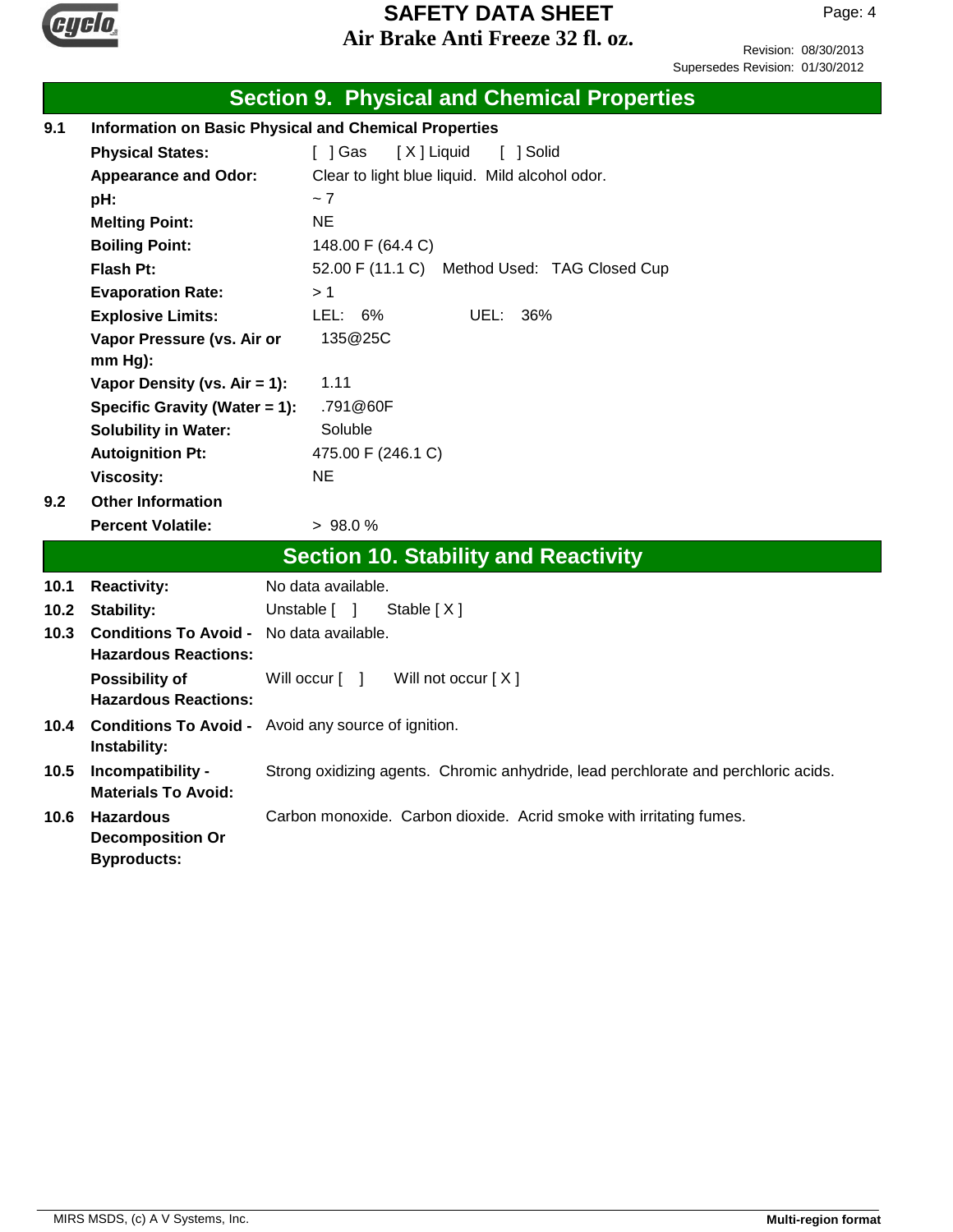

Revision: 08/30/2013 Supersedes Revision: 01/30/2012

| <b>Section 11. Toxicological Information</b>                                                                                    |                                                                                  |                                                             |                                                                                                                                                                                                                               |                   |             |
|---------------------------------------------------------------------------------------------------------------------------------|----------------------------------------------------------------------------------|-------------------------------------------------------------|-------------------------------------------------------------------------------------------------------------------------------------------------------------------------------------------------------------------------------|-------------------|-------------|
| Information on<br>11.1<br><b>Toxicological Effects:</b>                                                                         | No data available.                                                               |                                                             |                                                                                                                                                                                                                               |                   |             |
| CAS#                                                                                                                            | <b>Hazardous Components (Chemical Name)</b>                                      | NTP                                                         | <b>IARC</b>                                                                                                                                                                                                                   | <b>ACGIH</b>      | <b>OSHA</b> |
| Methanol<br>67-56-1                                                                                                             |                                                                                  | n.a.                                                        | n.a.                                                                                                                                                                                                                          | n.a.              | n.a.        |
|                                                                                                                                 | <b>Section 12. Ecological Information</b>                                        |                                                             |                                                                                                                                                                                                                               |                   |             |
|                                                                                                                                 | <b>Section 13. Disposal Considerations</b>                                       |                                                             |                                                                                                                                                                                                                               |                   |             |
| <b>Waste Disposal</b><br>13.1<br>Method:                                                                                        | Disposal should be made in accordance with federal, state and local regulations. |                                                             |                                                                                                                                                                                                                               |                   |             |
|                                                                                                                                 | <b>Section 14. Transport Information</b>                                         |                                                             |                                                                                                                                                                                                                               |                   |             |
| 14.1<br><b>LAND TRANSPORT (US DOT):</b>                                                                                         |                                                                                  |                                                             |                                                                                                                                                                                                                               |                   |             |
| DOT Proper Shipping Name: Consumer Commodity<br><b>DOT Hazard Class:</b><br><b>UN/NA Number:</b>                                | ORM-D<br>ORM-D                                                                   |                                                             |                                                                                                                                                                                                                               |                   |             |
| 14.1<br><b>LAND TRANSPORT (European ADR/RID):</b><br><b>ADR/RID Shipping Name:</b><br><b>UN Number:</b><br><b>Hazard Class:</b> | Methanol, Ltd Qty<br>1230<br>3 (6.1) - FLAMMABLE<br>LIQUID, POISON               | <b>Packing Group:</b>                                       |                                                                                                                                                                                                                               | Ш                 |             |
| 14.2<br><b>MARINE TRANSPORT (IMDG/IMO):</b><br><b>IMDG/IMO Shipping Name:</b><br><b>UN Number:</b><br><b>Hazard Class:</b>      | Methanol, Ltd Qty<br>1230<br>3 (6.1) - FLAMMABLE<br>LIQUID, POISON               | <b>Packing Group:</b><br><b>Marine Pollutant:</b>           | <b>IMDG Classification:</b>                                                                                                                                                                                                   | Ш<br>3,6.1<br>No. |             |
|                                                                                                                                 | <b>Section 15. Regulatory Information</b>                                        |                                                             |                                                                                                                                                                                                                               |                   |             |
| EPA SARA (Superfund Amendments and Reauthorization Act of 1986) Lists                                                           |                                                                                  |                                                             |                                                                                                                                                                                                                               |                   |             |
| CAS#                                                                                                                            | <b>Hazardous Components (Chemical Name)</b>                                      | S. 302 (EHS)                                                | S. 304 RQ                                                                                                                                                                                                                     | S. 313 (TRI)      |             |
| 67-56-1<br>Methanol                                                                                                             |                                                                                  | No                                                          | Yes 5000 LB                                                                                                                                                                                                                   | Yes               |             |
| CAS#<br>67-56-1<br>Methanol                                                                                                     | <b>Hazardous Components (Chemical Name)</b>                                      | <b>Other US EPA or State Lists</b><br>TAP: Yes; WI Air: Yes | CAA HAP, ODC: HAP; CWA NPDES: No; TSCA: Inventory;<br>CA PROP.65: No; CA TAC, Title 8: TAC, Title 8; MA<br>Oil/HazMat: Yes; MI CMR, Part 5: Part 5; NC TAP: Yes; NJ<br>EHS: Yes - 1222; NY Part 597: Yes; PA HSL: Yes - E; SC |                   |             |
| CAS#<br>Methanol<br>67-56-1                                                                                                     | <b>Hazardous Components (Chemical Name)</b>                                      | <b>International Regulatory Lists</b><br>Yes                | Canadian DSL: Yes; Canadian NDSL: No; Taiwan TCSCA:                                                                                                                                                                           |                   |             |